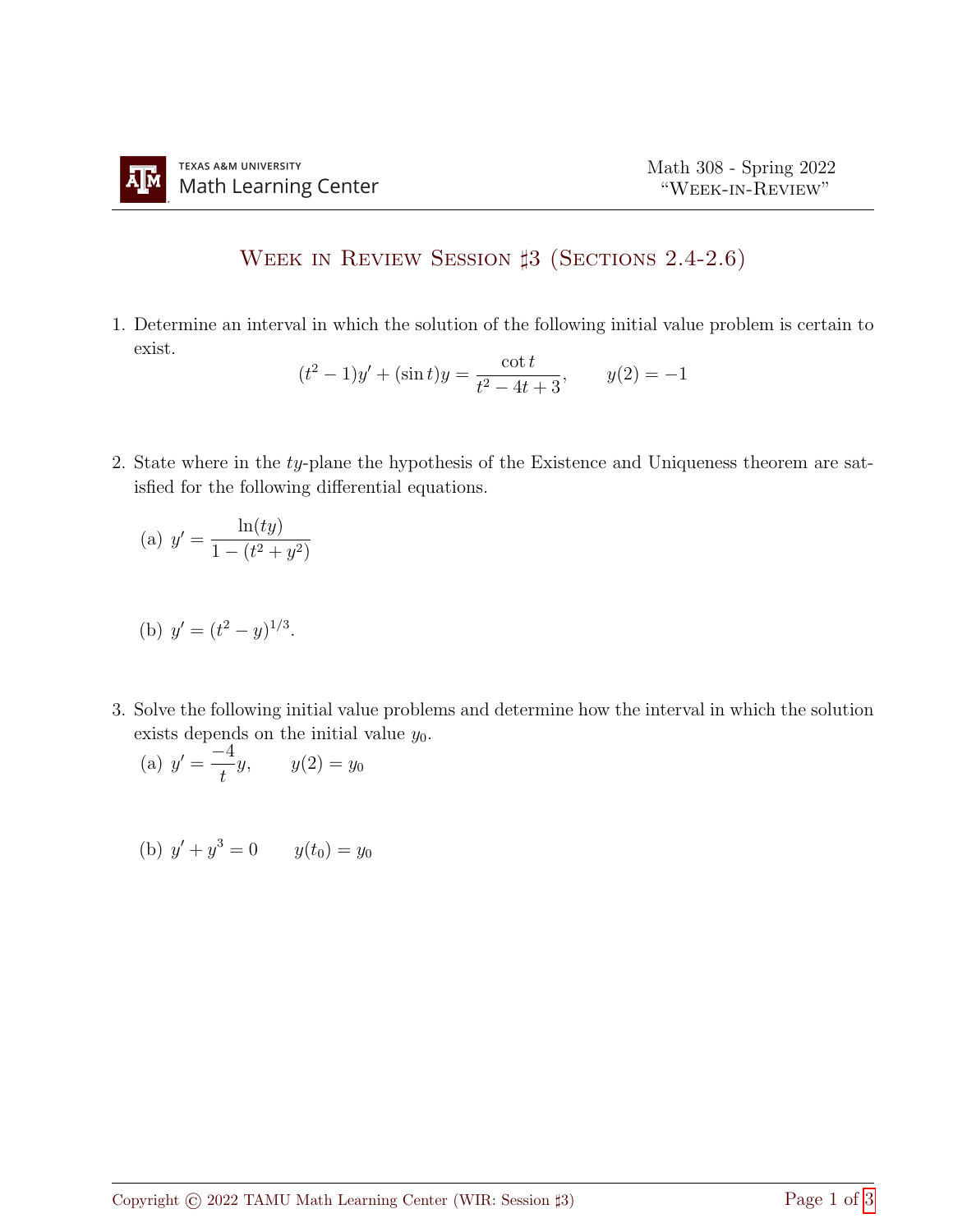4. Verify that both 
$$
y_1 = 1 - t
$$
 and  $y_2 = \frac{-t^2}{4}$  are solutions to the same initial value problem

$$
y'(t) = \frac{-t + \sqrt{t^2 + 4y}}{2}, \qquad y(2) = -1.
$$

Does it contradict the existence and uniqueness theorem?

5. Given the differential equation

$$
y' = y^3 - 4y
$$

- (a) Find the equilibrium solutions.
- (b) Graph the phase line. Classify each equilibrium solution as either stable, unstable, semistable.
- (c) Graph some solutions.
- (d) If  $y(t)$  is the solution of the equation satisfying the initial condition  $y(0) = y_0$ , where  $-\infty < y_0 < \infty$ , find the limit of  $y(t)$  when t increases.
- 6. Given the differential equation

$$
y'(t) = y^3 - 2y^2 + y
$$

- (a) Find the equilibrium solutions.
- (b) Graph the phase line. Classify each equilibrium solution as either stable, unstable, or semistable.
- (c) Sketch the graph of some solutions.
- (d) If  $y(t)$  is the solution of the equation satisfying the initial condition  $y(0) = y_0$ , where  $-\infty < y_0 < \infty$ , determine the behavior of  $y(t)$  as t increases.
- (e) Do any solutions 'blow up in finite time,' namely, do they admit a vertical asymptote?
- 7. Determine if the equations are exact and solve the ones that are:
	- (a)  $(2x + 5y)dx + (5x 6y)dy = 0.$

(b) 
$$
1 + \frac{y}{x} - \frac{1}{x}y' = 0
$$